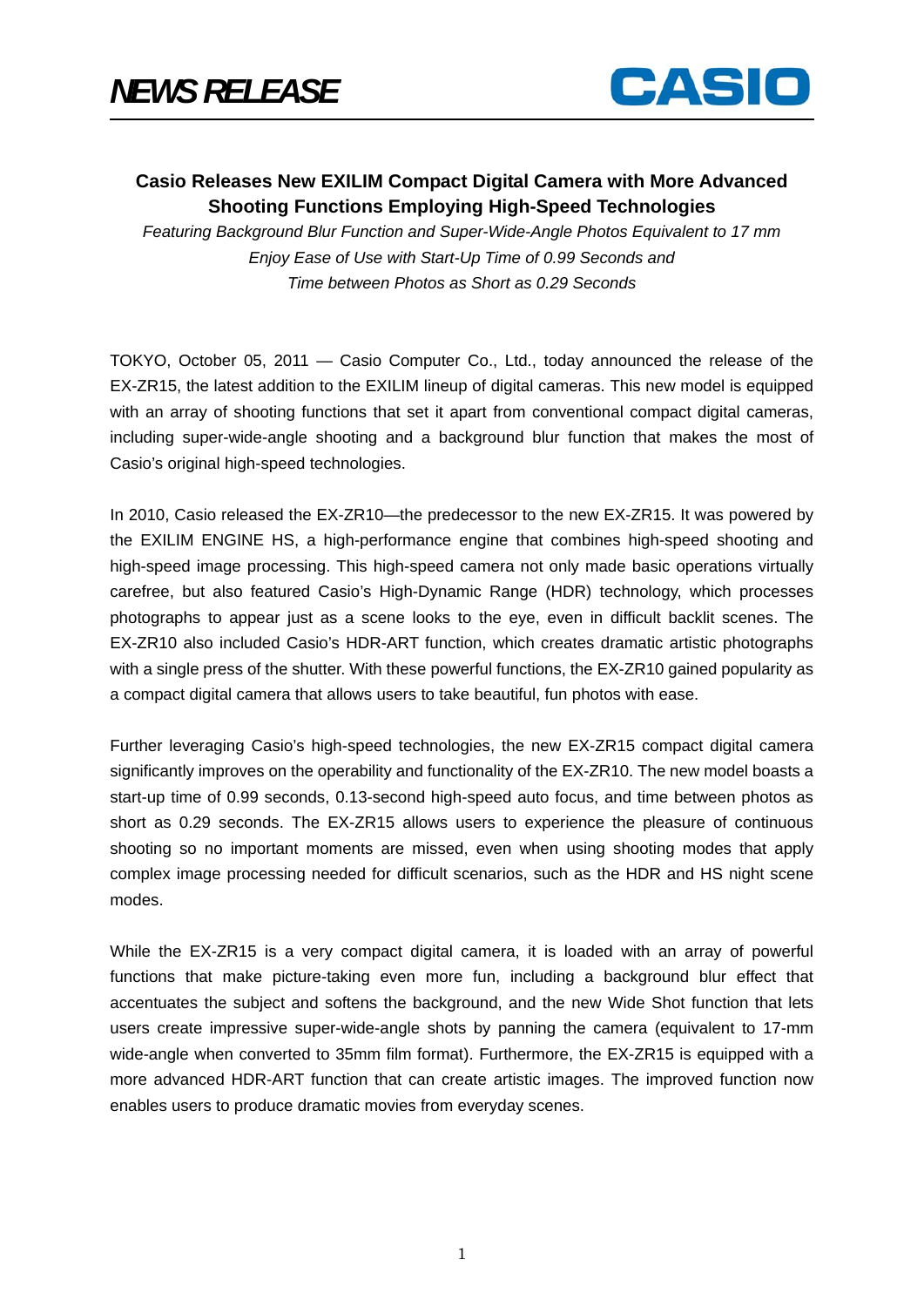#### **Main Features of the EX-ZR15**

#### **EXILIM ENGINE HS with high-speed shooting and high-speed image processing**

The EX-ZR15 incorporates the EXILIM ENGINE HS for high-speed shooting and high-speed processing. In addition to a multiple CPU and dual image processing circuits, the camera is equipped with a reconfigurable processor that delivers functional and performance flexibility plus high-speed processing based on Casio's latest technologies. With the engine, the EX-ZR15 is fast from the time the power is turned on until the unit is turned off, with 0.99-second start-up time, 0.13-second high-speed auto focus, 0.29-second minimum time between photos, and approximately 1.8-second shutdown time, making picture-taking virtually carefree. The EXILIM ENGINE HS also achieves functions that were simply impossible before, such as HDR-ART, which creates artistic photographs, and enables simultaneous movie and continuous still image shooting.

#### **HDR technology faithfully reproduces images as they really appear**

With Casio's HDR technology, each press of the shutter button actually takes several shots at different exposures and instantly combines them into a single image with a wide dynamic range. This minimizes washed out or overly dark areas, creating a photograph that captures all the rich tonal gradation of the scene just as it appears in real life. The HDR technology also reduces the blur caused by a subject's movements during continuous shooting, leaving only beautifully crisp, clear photographs.

### **HDR-ART function for creating artistic photographs is now available for shooting movies**

The EX-ZR15 features Casio's HDR-ART function for enabling anyone to create truly artistic photographs<sup>\*</sup> at the press of the shutter button, unlike anything possible with conventional cameras before. The function works by combining continuous shots with differing exposures and performing highly precise image analysis to locally change levels of contrast and color saturation. Users can select from three different processing levels of art effects. The HDR-ART function can also be applied to movies shot by the user, allowing them to produce dramatic movies from everyday scenes.

# **Background blur function lets users take impressive photographs like a single-lens reflex camera**

Casio has employed its high-speed burst shooting technologies to create an original technique for processing the background scene of a shot like the soft blur effect attainable using a single-lens reflex camera, thereby accentuating the subject of the photo.

### **Scenes come alive in their full expansiveness with the Wide Shot function**

The EX-ZR15 combines continuous shots taken with high-speed burst shooting when the user is moving the camera, enabling powerful super-wide-angle shots. Users can choose wide-angle shooting modes equivalent to 17 mm or 21 mm.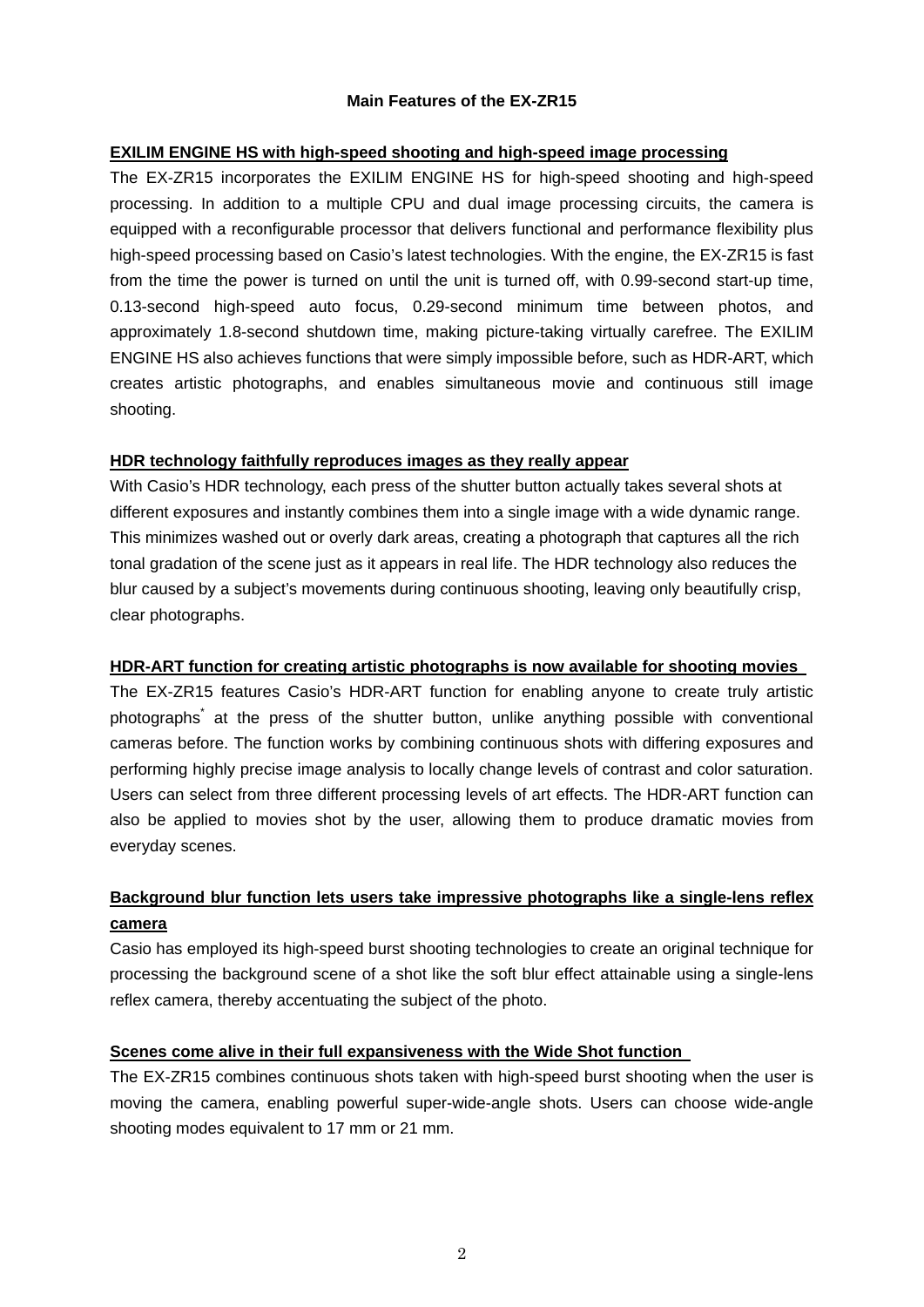## **Casio's Multi Frame SR Zoom maintains refined image quality to a maximum zoom of 14x**

The wide-angle 28 mm, 7.0x optical zoom lens offers zoom performance equivalent to a maximum of 14x optical zoom with Casio's Multi Frame SR Zoom, which actually combines a number of still images to maintain the image quality needed for high-resolution photography.

### **Slide Panorama captures 360-degree panoramic images**

The EX-ZR15's high-speed burst shooting and automatic composite image functions allow users to create natural-looking panoramic images just by panning the camera across a scene.

### **Users can enjoy producing high-resolution Full HD movies**

The EX-ZR15 enables beautiful high-resolution Full HD movies. Even while shooting a movie, users can take still 16-megapixel high-resolution images with high-speed burst shooting using the Still In Movie function, and can also use the optical zoom and continuous auto focus.

## **Premium Auto function produces beautiful photos with just a press of the shutter button**

Premium Auto enables the camera to automatically analyze the scene being photographed including distinguishing night scenes, back lighting, a blue sky, green trees or a sunset — as well as sensing any human faces in the frame, the movement and position of the subject, and whether a tripod is being used. It simultaneously optimizes settings for exposure, ISO sensitivity, focus location, photo blur correction, tonal range and color balance, and level of noise reduction. Images are analyzed pixel by pixel to apply different correction to people and backgrounds. Premium Auto delivers an advanced level of full auto photography, ensuring high quality photos with just a press of the shutter button.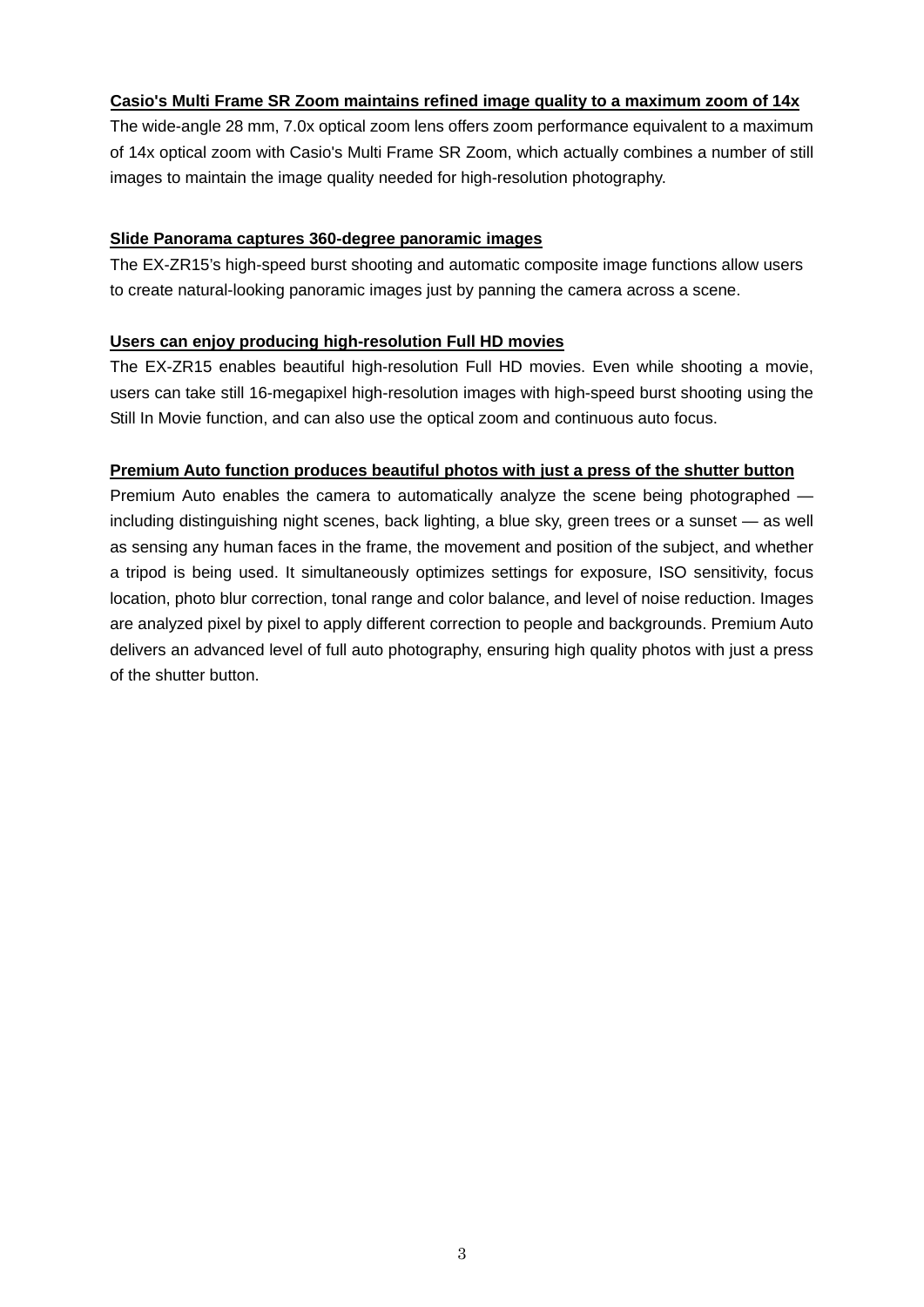# **EX-ZR15 Specifications**

|                                        |                                                  |                                      | EX-ZR15                                                                                                                                                                                                                                         |
|----------------------------------------|--------------------------------------------------|--------------------------------------|-------------------------------------------------------------------------------------------------------------------------------------------------------------------------------------------------------------------------------------------------|
| Number of Effective Pixels             |                                                  |                                      | 16.1 megapixels (/million)                                                                                                                                                                                                                      |
| Image Sensor                           |                                                  |                                      | 1/2.3-inch high-speed CMOS                                                                                                                                                                                                                      |
|                                        | <b>Total Pixels</b>                              |                                      | 16.79 megapixels (/million)                                                                                                                                                                                                                     |
| File Format                            | Still Images                                     |                                      | JPEG (Exif Ver.2.3, DCF 2.0, DPOF)                                                                                                                                                                                                              |
|                                        | <b>Movies</b>                                    |                                      | MOV format, H.264/AVC, IMA-ADPCM (stereo)                                                                                                                                                                                                       |
|                                        | Built-in Flash Memory (Image Area)* <sup>1</sup> |                                      | 52.2MB                                                                                                                                                                                                                                          |
| Recording Media                        |                                                  |                                      | SD Memory Card* <sup>2</sup> , SDHC Memory Card, SDXC Memory Card compatible                                                                                                                                                                    |
| Number of<br>Recorded<br><b>Pixels</b> | Still Images                                     |                                      | 16M (4608 x 3456), 3:2 (4608 x 3072), 16:9 (4608 x 2592), 10M (3648 x 2736),<br>5M (2560 x 1920), 3M (2048 x 1536), VGA (640 x 480)                                                                                                             |
|                                        | <b>Movies</b>                                    |                                      | FHD:1920x1080 (30fps) / HD <sup>*3</sup> :1280x720 (15fps) / STD: 640x480 (30fps) /<br>HS 480: 224x160 (480fps) / HS 240: 512x384(240fps) / HS 120: 640x480 (120fps) /<br>HS 30-240: 512x384 (30 to 240fps) / HS 30-120: 640x480 (30 to 120fps) |
| Recording                              | Still<br>Images<br>(JPEG)                        | SD Memory<br>Card $16GB*^2$          | Normal: Approx. 1654 shots<br>Fine: Approx. 1072 shots                                                                                                                                                                                          |
| Capacity<br>(Maximum                   | <b>Movies</b>                                    | Recording                            |                                                                                                                                                                                                                                                 |
| Image Size<br>Setting)                 |                                                  | Time                                 | Maximum recording time per file: 29minutes*4                                                                                                                                                                                                    |
|                                        |                                                  | SD Memory<br>Card 16GB <sup>*2</sup> | Approx. 35 minutes 59 sec. (FHD)                                                                                                                                                                                                                |
| <b>Continuous Shooting Speed</b>       |                                                  |                                      | 30 frames per second / 15 frames per second / 10 frames per second /<br>5 frames per second / 3 frames per second (Image is fixed at 16M pixels)                                                                                                |
|                                        | Construction                                     |                                      | 8 lenses in 7 groups, including aspherical lens                                                                                                                                                                                                 |
|                                        | F-number                                         |                                      | F3.0 (W) to F5.9 (T)                                                                                                                                                                                                                            |
| Lens                                   | Focal<br>Length                                  |                                      | $f = 5$ to 35.0mm                                                                                                                                                                                                                               |
|                                        |                                                  | 35mm Film<br>Equivalent              | Approx. 28 to 196mm                                                                                                                                                                                                                             |
| Zoom Ratio                             |                                                  |                                      | 7 x optical zoom, 10.5x Single SR Zoom, 14.0x Multi SR Zoom, 4x digital zoom,<br>111.6x maximum digital zoom (in conbination with HD zoom, VGA size)                                                                                            |
|                                        | <b>Focus Type</b>                                |                                      | <b>Contrast Detection Auto Focus</b>                                                                                                                                                                                                            |
|                                        | <b>Focus Modes</b>                               |                                      | Auto Focus, Macro, Infinity, Manual Focus                                                                                                                                                                                                       |
| Focusing                               | AF Area                                          |                                      | Intelligent, Spot, Multi, Tracking                                                                                                                                                                                                              |
|                                        | AF assist lamp                                   |                                      | Yes                                                                                                                                                                                                                                             |
|                                        | <b>Auto Focus</b>                                |                                      | Approx. 2cm to infinity (W)                                                                                                                                                                                                                     |
| Focus<br>Range <sup>*5</sup>           | Macro                                            |                                      | Approx. 2cm to 50cm (W)                                                                                                                                                                                                                         |
| (From Lens                             | Infinity                                         |                                      | Infinity(W)                                                                                                                                                                                                                                     |
| Surface)                               | <b>Manual Focus</b>                              |                                      | Approx. 2cm to infinity (W)                                                                                                                                                                                                                     |
| Exposure                               | <b>Exposure Metering</b>                         |                                      | Multi pattern, Center Weighted, Spot by imaging element                                                                                                                                                                                         |
|                                        | <b>Exposure Control</b>                          |                                      | Program AE                                                                                                                                                                                                                                      |
|                                        | <b>Exposure Compensation</b>                     |                                      | -2EV to +2EV (in 1/3EV steps)                                                                                                                                                                                                                   |
|                                        |                                                  |                                      | CMOS electronic shutter and mechanical shutter                                                                                                                                                                                                  |
| Shutter                                | Shutter<br>Speed <sup>*6</sup>                   | Auto                                 | 1 to 1/2000 second                                                                                                                                                                                                                              |
|                                        |                                                  | Premium Auto                         | 4 to 1/2000 second                                                                                                                                                                                                                              |
| Aperture*7                             |                                                  |                                      | F3.0 (W) to F8.8 (W) *8                                                                                                                                                                                                                         |
| <b>White Balance</b>                   |                                                  |                                      | Auto WB, Daylight, Overcast, Shade, Day White FL, Daylight FL, Tungsten, Manual WB                                                                                                                                                              |
| Sensitivity                            | Still Images                                     |                                      | Auto, ISO80, ISO100, ISO200, ISO400, ISO800, ISO1600, ISO3200                                                                                                                                                                                   |
| $(SOS)^{*9}$                           | <b>Movies</b>                                    |                                      | Auto                                                                                                                                                                                                                                            |
| Self-Timer                             |                                                  |                                      | 10 seconds, 2 seconds, Triple Self-timer                                                                                                                                                                                                        |
| <b>Built-in Flash</b>                  | <b>Flash Modes</b>                               |                                      | Auto, Flash off, Flash on, Red eye reduction                                                                                                                                                                                                    |
|                                        | Flash Range*10<br>(ISO Sensitivity: Auto)        |                                      | Normal: Approx. 0.4 to 5.2m (W), approx. 0.6 to 2.6m (T)                                                                                                                                                                                        |
|                                        | Flash Lighting<br>Adjustment                     |                                      | $+2,+1,0,-1,-2$                                                                                                                                                                                                                                 |
|                                        | Flash Charge Time                                |                                      | Approximately 5 seconds                                                                                                                                                                                                                         |